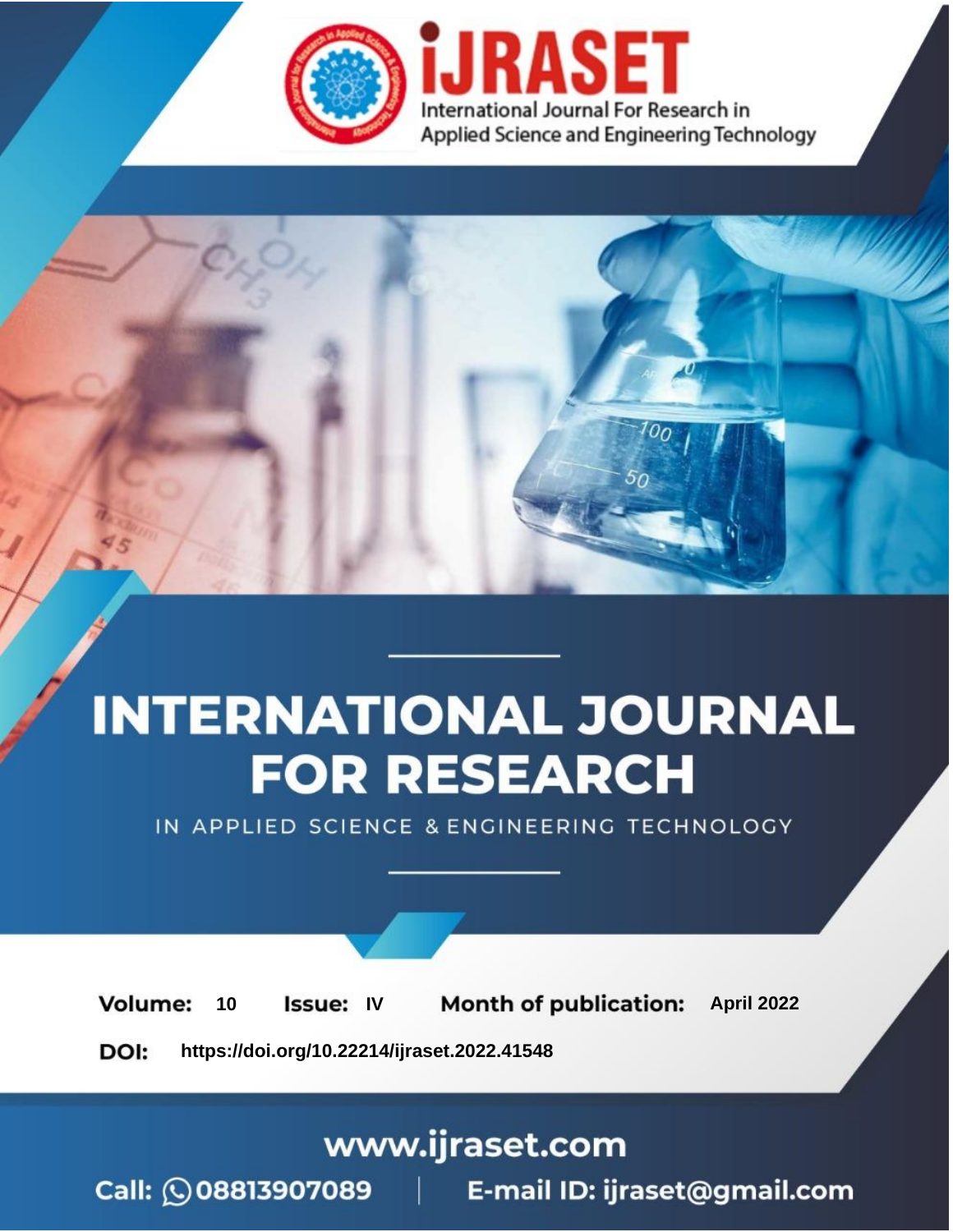

International Journal for Research in Applied Science & Engineering Technology (IJRASET**)**

 *ISSN: 2321-9653; IC Value: 45.98; SJ Impact Factor: 7.538 Volume 10 Issue IV Apr 2022- Available at www.ijraset.com*

### **Chat Application**

Manish Kolambe<sup>1</sup>, Saurabh Sable<sup>2</sup>, Venkatesh Kashivale<sup>3</sup>, Prajkta Khaire<sup>4</sup> *1, 2, 3 Student, <sup>4</sup>Assisstant Professor, Department of IT, Shivajirao S Jondhale College of Engineering, Dombivli*

*Abstract: Today, in this world of social media there are many applications that enable us to share data between people who are distances apart. These social media applications run a variety of platforms. Our project is about a social media application through which we can chat and share files with other people living in different parts of the world which runs on a Desktop. Python programming language and its modules were used in this project. A client-server model and TCP protocol for communication are used in our project. It has a simple GUI interface implemented.*

*Keywords: Chat application, Client-Server model, Social media app, TCP protocol, Multithreading*

#### **I. INTRODUCTION**

Communication is a means for exchanging one's ideas, feelings, data and information with others, since the dawn of humanity. Earlier, humans used to produce different sounds which meant different things. With the development of languages, humans began to use writing and speech to convey their messages and thoughts. Pigeons and horse riders became the primary means for long distance communications. When the industrial revolution began in the 1830s, the telegraph and later the telephone became the popular sources of communication. The atomic age led to the development of computers. In information era, Internet was introduced. Now the data could be shared between the computers anywhere in the world by connecting to the internet. Various computer technologies made communication and data transfer better and better. Python programming language is used in our project. Socket module for opening sockets for communication, Tkinter module for GUI and Threading module for multithreading are some of the modules used. Our project has two python source codes. One for a server and other for clients. The server program would run on a host machine and the client program on client machines which upon running would connect to the server and would be ready for data transfer.

#### **II. LITERATURE SURVEY**

In paper [1] *Randell* mentions the history of the internet. All the political, technical and social developments that led to the development of internet are discussed in his *The Soul of Internet*. In his text, he mentions his thoughts about the social media applications that would run on the internet. It covers the interviews of the great personalities that were behind the internet technology.

In paper [2] the process of multithreading and its benefits are mentioned in *Intel Hyper Threading Technology.* The authors have explained the process multithreading and hyperthreading, its advantages and disadvantages and compared the results of CPU performances with one thread and multiple threads running on a single CPU core. Multithreading is used in our project for performing the sender and receiver tasks concurrently.

In paper [3] *Michael Hauben*, an internet theorist and author in his text described the social impact of internet. He developed the term and concept of 'Netizen' which means a citizen of the net or an internet user who actively contributes to the development of the net. He mentions the increase of popularity and usage of chat applications due to users being free and fearless to communicate with others.

In his book [4] *Richard Stevens* provides a guide on Unix Network Programming using sockets and Network APIs. A socket object represents a low-level access point to an IP Stack. A socket can send and receive data which forms the basis of our project for data exchange. A socket can be open or closed. This book is a must read to understand the network programming in order to build web server apps, client-server apps or any other network apps.

In paper [5] *Vincent Cerf* and *Robert Kahn* provided a guide on the TCP protocol. This protocol is used by World Wide Web, File Transfer Protocol, peer to peer file sharing and streaming media. SSL/TLS runs on top of this protocol. TCP provides a reliable, error checked and ordered transfer of bytes of data. This makes it an important part in the working of our application.

#### **III. IMPLEMENTATION**

Our project works on a client-server model. The machine that runs the server code becomes the host machine. The client program is the end user program that on running gets connected to the server. Both the programs use TCP sockets to connect and communicate with each other. In the server program, a socket object is created and the home IP address 127.0.0.1 along with a port number is bound to it.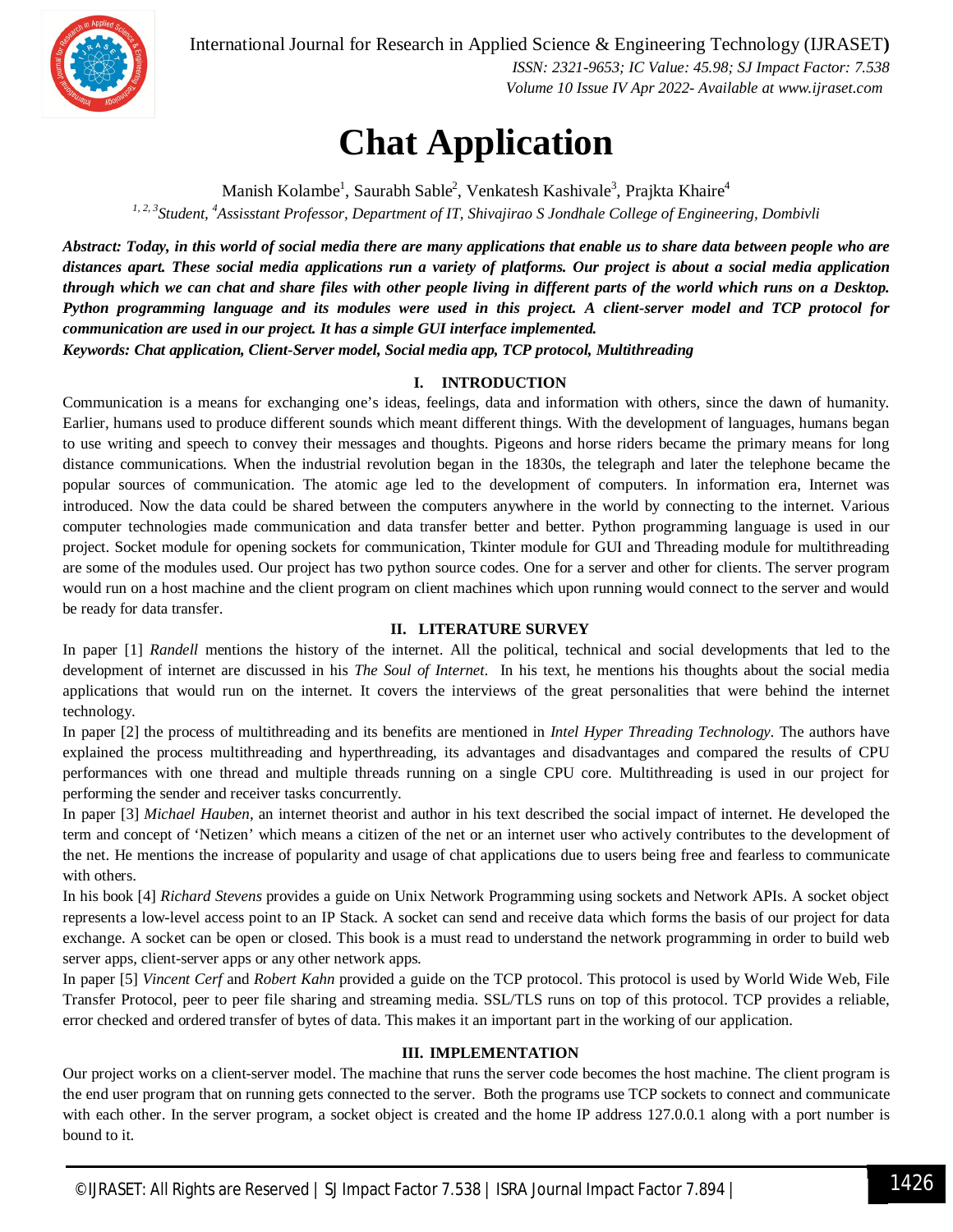

#### International Journal for Research in Applied Science & Engineering Technology (IJRASET**)**

 *ISSN: 2321-9653; IC Value: 45.98; SJ Impact Factor: 7.538 Volume 10 Issue IV Apr 2022- Available at www.ijraset.com*

The server listens for incoming connections and accepts the connection and IP address of the connecting client. When a client connects to the server, the server stores the client's connection object in a list of client connections. The message that a new client has joined the chat is broadcasted over the network of devices connected to the server. The server uses multithreading for its functionality. For each client, a new thread is created for that client on the server. This thread is used to receive messages from the connected clients whereas the main thread listens for new incoming client connections. The server thus relays the messages received from a client to other clients in the network. The data received from the clients can be in string format or a file format. When a client exits, the server stops the exited client's thread, closes the connection and removes its connection object from the client connections list. In the client program, a socket object is created similarly as that of a server to communicate with the server. Next, the s.connect() method is used to establish a connection to the server. This method takes two parameters, the IP address of the server and the port which is open for this service. A TCP three-way handshake takes place between the server and client before the connection is established. After the connection is established, the client sends the name that is entered by the user to the server, the server broadcasts the message that a new client has joined the chat with the name of the client.



Fig 1. TCP three-way handshake

In the client program, tkinter module was used for GUI development. A simple user interface was implemented to enable users to see messages and files sent over the network. Similar to the server, multithreading was implemented in the client with the help of threading module. The main thread is utilized by the program to send messages whereas the second thread is created and utilized for the purpose of receiving messages. The file data and string messages can be sent or received in this program. The client's name is added to the data that the client sends, so as for the receiving clients to recognize from which client the messages are incoming. To send a string message, an entry field is provided where the user can type his message and then click on the send button to send it to other clients through the server. File can be sent by clicking on the two dots button and selecting the required file. The program then opens this file in read mode. The data is stored in a buffer whose size can be specified according to the requirements. After this buffer is full, the data is sent and this process repeats till all of the file is sent. The client then closes the file. On the receiving end, the client tries to decode the data received. If the decryption succeeds, the data is string data. String data is displayed on the screen. If the decryption fails, the data is file data. Appropriate variables are set to write this data to a file. Buffer by buffer the data is written to the file till all the file is received. The file is then closed. A folder keeps the track of all the files that are received. When the client exits, it sends that it has left the chat message over the network before closing the connection with the server.



Fig 2. Client app snapshot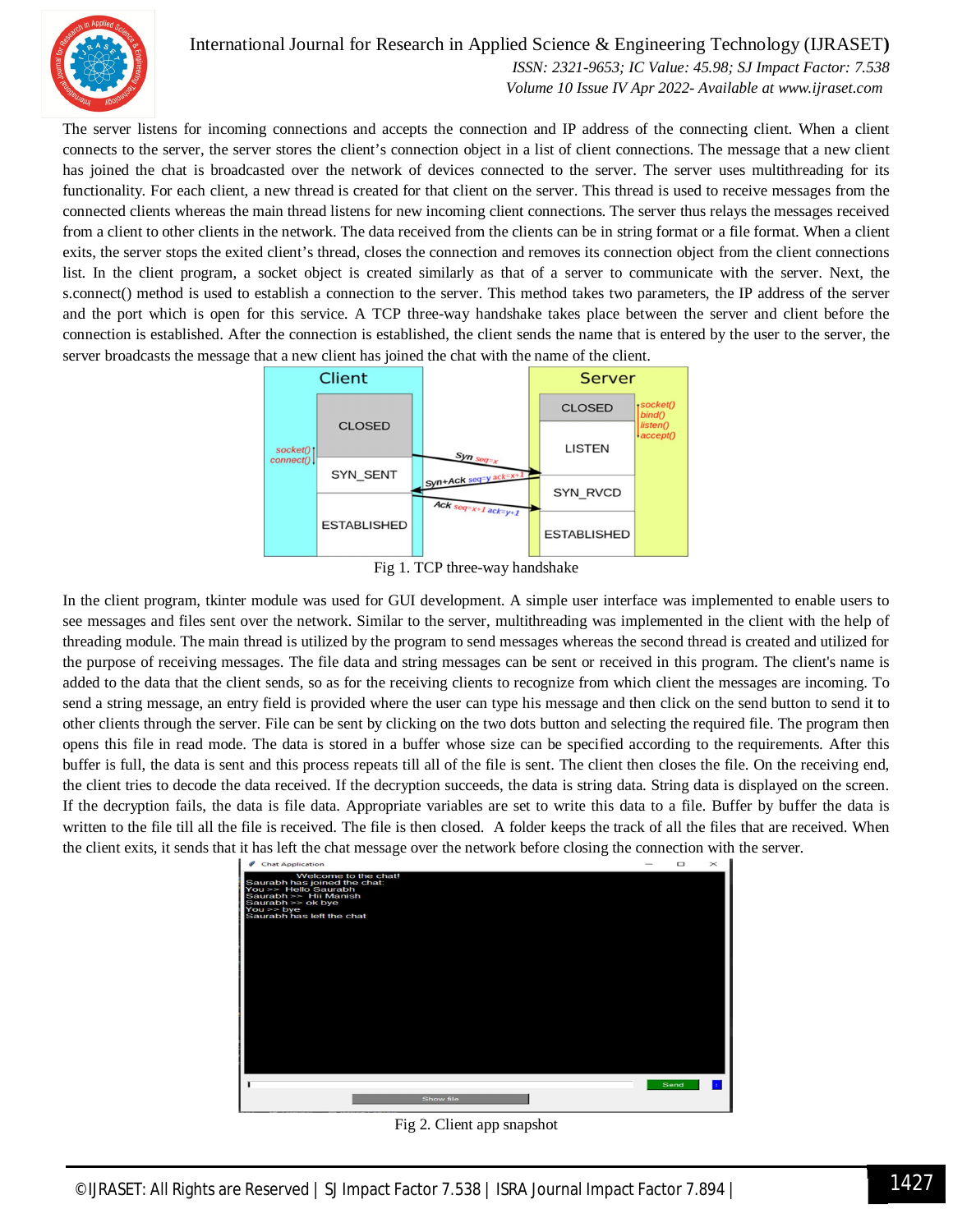

International Journal for Research in Applied Science & Engineering Technology (IJRASET**)**

 *ISSN: 2321-9653; IC Value: 45.98; SJ Impact Factor: 7.538 Volume 10 Issue IV Apr 2022- Available at www.ijraset.com*

#### **IV. CONCLUSION**

From our research we can conclude that, the invention of computers and internet has led to a technological boom in the world. Internet is being used as a backbone for social media applications to interact with humans living distances apart from each other. We have learned a lot from the development of this project. We got to know more closely, how networking works and how data transfer takes place. The literature review has given us a lot of information which formed the basis of our chat application. The development in technology and increasing use of social media apps, the world is getting closer. Social media is influencing the lives of people politically, socially, technologically more than ever. The importance of sharing data with other people was understood by us and it led to the development of this project. The objective of our project that is being able to chat and share files has been successfully fulfilled. The project was successfully implemented.

#### **REFERENCES**

- [1] Neil Randell "The Soul of the Internet", 1997
- [2] Cody Tinker, Christopher Valerino "Intel Hyper Threading Technology"
- [3] Michael Hauben "The Net and the Netizens", 1997
- [4] Richard Steven "Unix Network Programming", 1990
- [5] Vincent Cerf and Robert Kahn "A Protocol for Packet Network Intercommunication", 1974